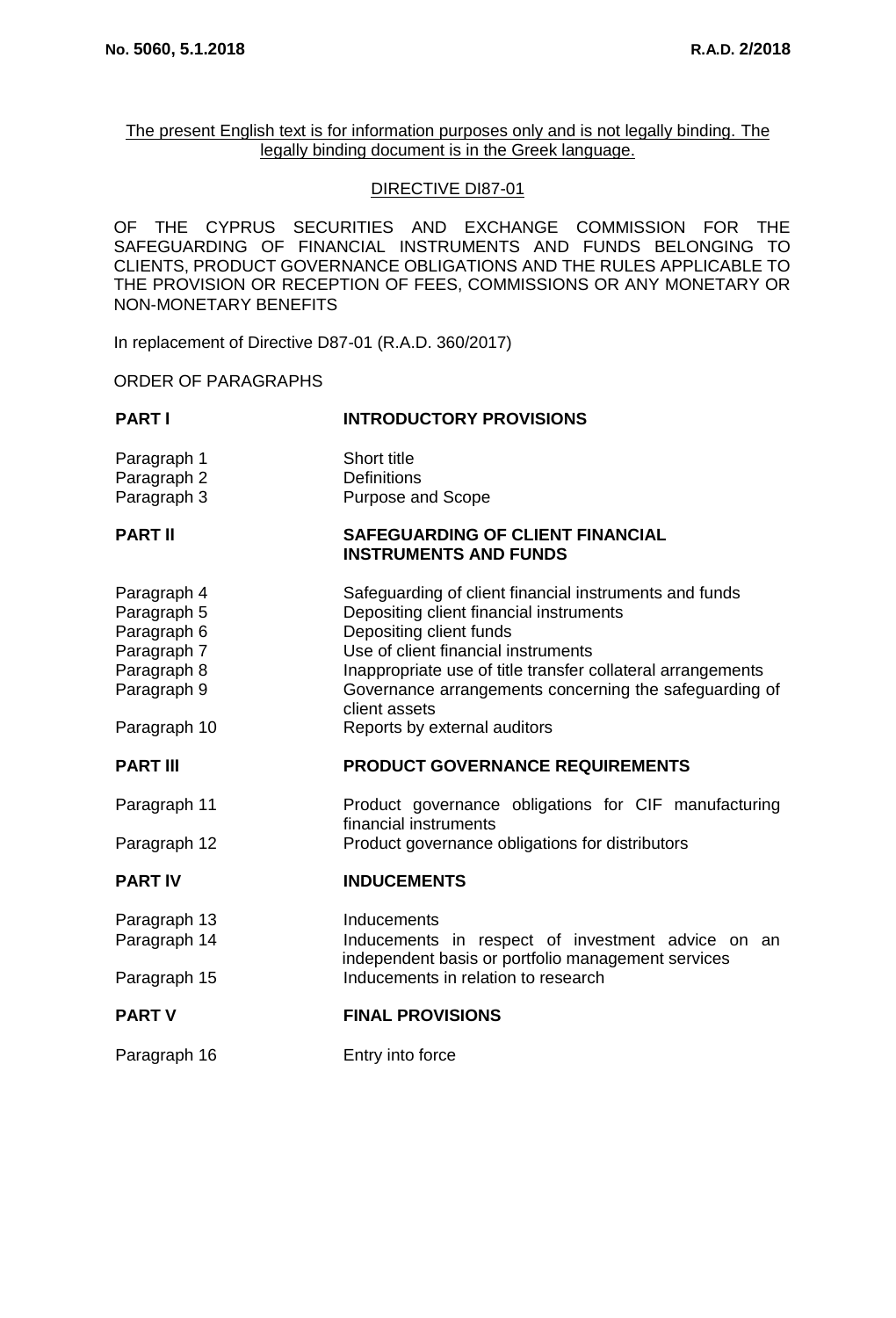# PART Ι INTRODUCTORY PROVISIONS

- 87(I) of 2017 Official Journal, L87, 31.3.2017, p.500 The Cyprus Securities and Exchange Commission, in accordance with the powers vested in it by virtue of section 96 of the Investment Services and Activities and Regulated Markets Law of 2017, and for the purpose of harmonisation with the Commission Delegated Directive (ΕU) 2017/593 of the European Commission of 7 April 2016 supplementing Directive 2014/65/ΕΕ of the European Parliament and of the Council with regard to safeguarding of financial instruments and funds belonging to clients, product governance obligations and the rules applicable to the provision or reception of fees, commissions or any monetary or non-monetary benefits, issues the following Directive:
- Short Title 1. This Directive will be cited as the Directive for the Safeguarding of Client Assets, Product Governance Obligations and Inducements.
- Definitions 2. For the purpose of this Directive, unless the context shall prescribe otherwise:

Official Journal L302, 17.11.2009, p.32

"qualifying money market fund", means a collective investment undertaking authorised under Directive 2009/65/EC, on the coordination of laws, regulations and administrative provisions relating to undertakings for collective investment in transferable securities (UCITS), or which is subject to supervision and, if applicable, authorised by an authority under the national law of the authorising Member State, and which satisfies all of the following conditions:

- a) its primary investment objective must be to maintain the net asset value of the undertaking either constant at par (net of earnings), or at the value of the investors' initial capital plus earnings;
- b) it must, with a view to achieving that primary investment objective, invest exclusively in high quality money market instruments with a maturity or residual maturity of no more than 397 days, or regular yield adjustments consistent with such a maturity, and with a weighted average maturity of 60 days. It may also achieve this objective by investing on an ancillary basis in deposits with credit institutions;
- c) it must provide liquidity through same day or next day settlement.

For the purposes of point (b), a money market instrument shall be considered to be of high quality if the management/ investment company performs its own documented assessment of the credit quality of money market instruments that allows it to consider a money market instrument as high quality. Where one or more credit rating agencies registered and supervised by ESMA have provided a rating of the instrument, the management/investment company's internal assessment should have regard to, inter alia, those credit ratings.

56(I)/2013 8(I)/2015 97(I)/2015 "AIFM of the Republic" has the meaning assigned to it by section 2 (1) of the Alternative Investment Fund Managers Law;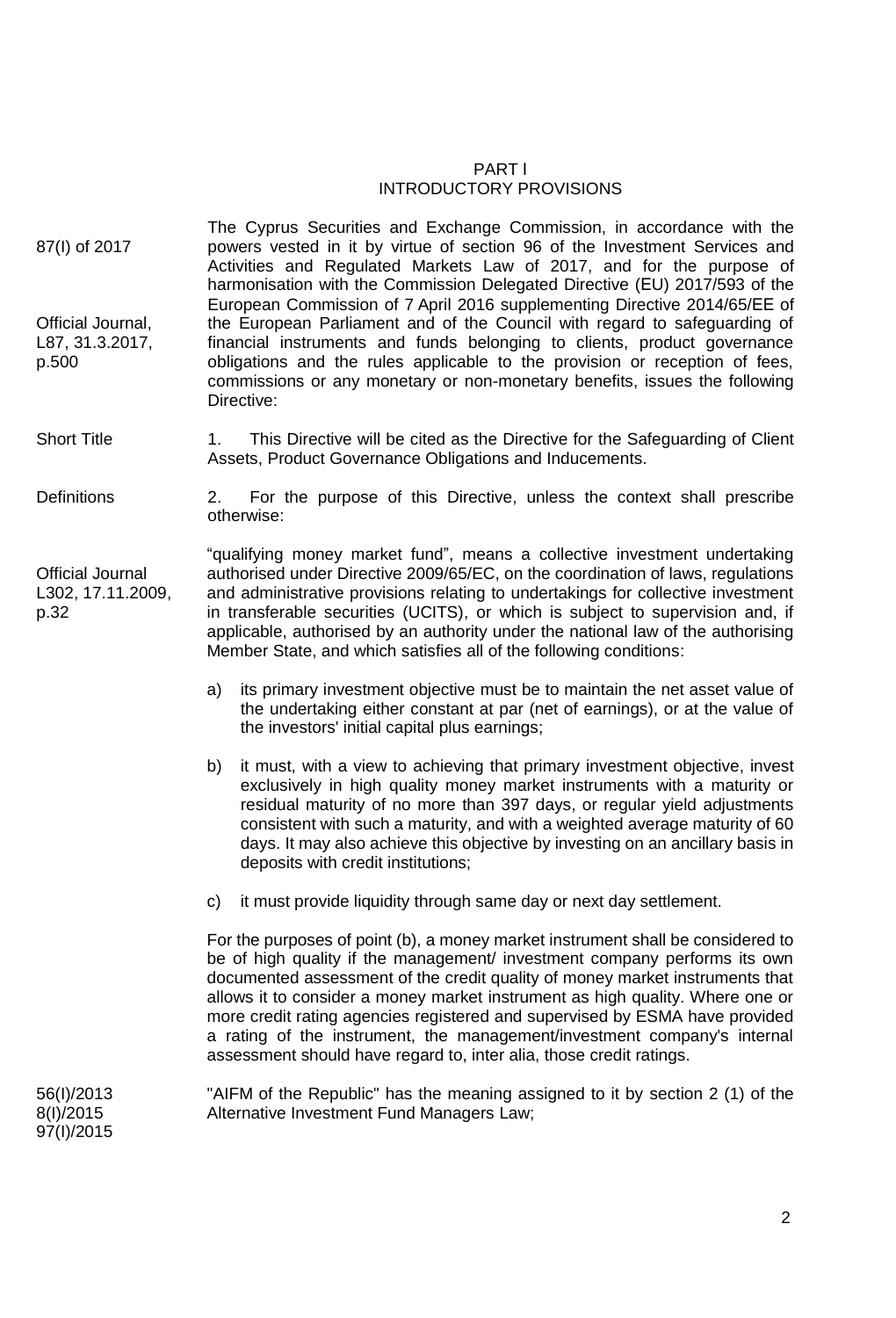| 78(I) of 2012<br>88(I) of 2015<br>52(I) of 2016        | "UCITS management company" has the meaning assigned to the term<br>"Management Company" in section 2(1) of the of the Open-ended Undertakings<br>for Collective Investments in Transferable Securities (UCITS) and Related<br>Issues Law, of which its Member State is the Republic;                                                                                         |
|--------------------------------------------------------|------------------------------------------------------------------------------------------------------------------------------------------------------------------------------------------------------------------------------------------------------------------------------------------------------------------------------------------------------------------------------|
| Official Journal: L<br>173,12.6.2014,<br>p. 349        | "Directive 2014/65/EU" means the act of the European Union titled "Directive<br>2014/65/EU of the European Parliament and of the Council of 15 May 2014 on<br>markets in financial instruments and amending Directive 2002/92/EC and<br>Directive 2011/61/EU", as last amended by Directive (EU) 2016/1034 of the<br>European Parliament and of the Council of 23 June 2016; |
| Official Journal: L<br>337, 23.12.2015,<br>p. 35       | "securities financing transaction" means the transactions as defined in Article 3<br>point (11) of Regulation (EU) 2015/2365 of the European Parliament and of the<br>Council of 25 November 2015 on transparency of securities financing<br>transactions and of reuse;                                                                                                      |
|                                                        | "Law" means the Investment Services and Activities and Regulated Markets Law<br>of 2017;                                                                                                                                                                                                                                                                                     |
|                                                        | Without prejudice to the abovementioned provisions, terms used in this Directive<br>that are not interpreted differently shall have the meaning given to them by the<br>Law.                                                                                                                                                                                                 |
|                                                        | Where in the present Directive reference is made to the Law, it also means the<br>delegated directives issued by it and any other relevant European Union act.                                                                                                                                                                                                               |
| Purpose and Scope                                      | (1) This Directive determines and specifies the provisions of sections 17<br>3.<br>και 25 of the Law with regard to the organisational obligations, and the general<br>principles and information to clients, accordingly.                                                                                                                                                   |
| 78(I)/2012<br>88(I)/2015<br>52(I)/2016                 | (2) This Directive applies to CIFs, Management Companies in accordance with<br>section 109(6) of the Open-ended Undertakings for Collective Investments in<br>Transferable Securities (UCITS) and Related Issues Law, AIFMs in accordance<br>with section 6(8) of the Alternative Investment Managers Law.                                                                   |
| 56(I)/2013<br>8(I)/2015<br>97(I)/2015                  |                                                                                                                                                                                                                                                                                                                                                                              |
|                                                        | PART II<br>SAFEGUARDING OF CLIENT FINANCIAL INSTRUMENTS AND FUNDS                                                                                                                                                                                                                                                                                                            |
| Safeguarding of<br>client financial<br>instruments and | (1) The CIF complies with the following requirements:<br>4.                                                                                                                                                                                                                                                                                                                  |
| funds                                                  | The CIF must keep records and accounts so as to enable the CIF at<br>a)<br>any time and without delay to distinguish assets held for one client from<br>assets held for any other client, as well as from the CIF's own assets;                                                                                                                                              |
|                                                        | The CIF must maintain its records and accounts in a way that ensures<br>b)<br>their accuracy, and in particular their correspondence to the financial                                                                                                                                                                                                                        |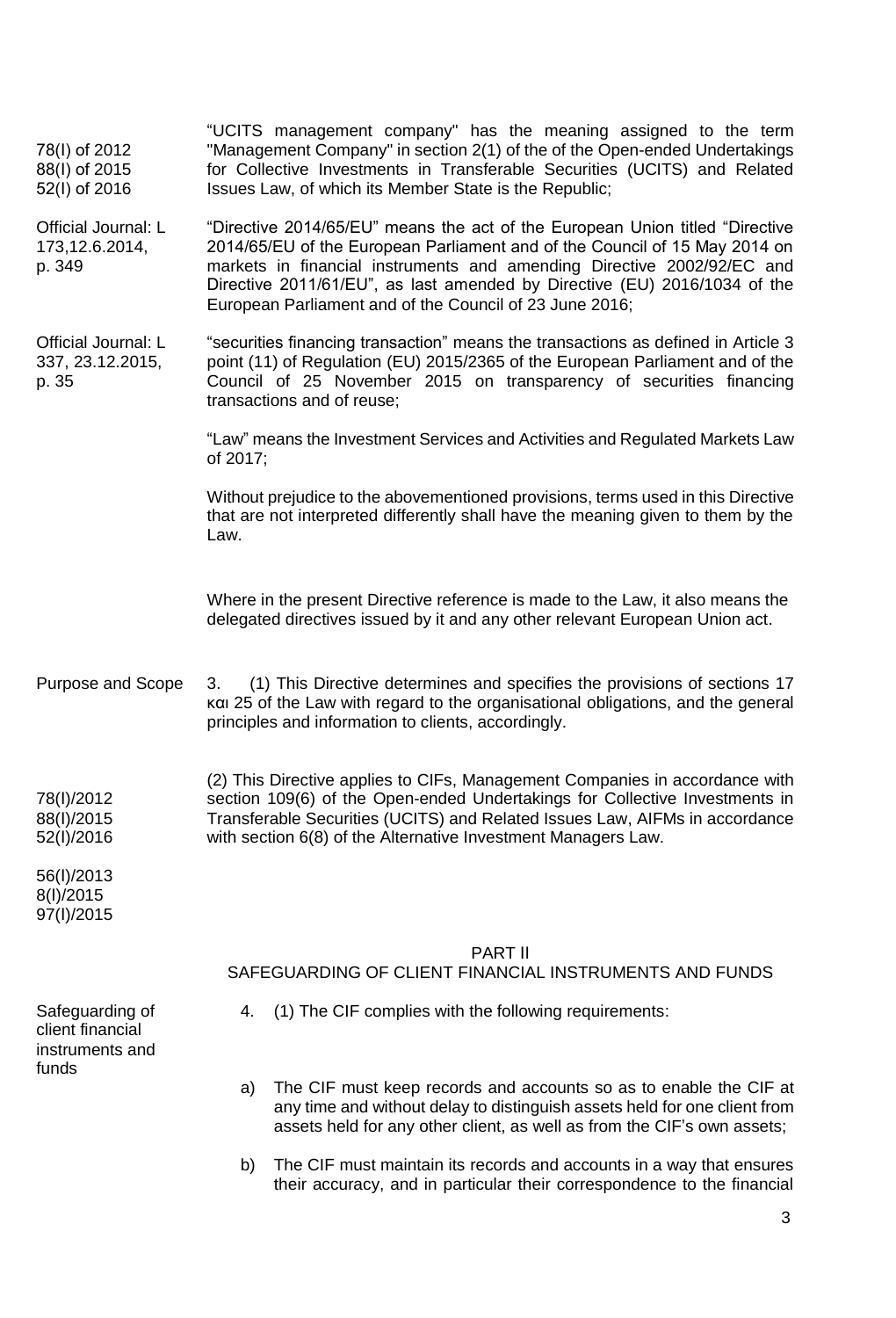instruments and funds held for clients as well as that they can be used as an audit trail;

- c) The CIF must conduct, on a regular basis, reconciliations between its internal accounts and records and those of any third parties by whom those assets are held;
- d) The CIF must take the necessary steps to ensure that any client financial instruments deposited with a third party, in accordance with Paragraph 5, are identifiable separately from the financial instruments belonging to the CIF and from financial instruments belonging to that third party, by means of differently titled accounts on the books of the third party or by other equivalent measures that achieve the same level of protection;
- e) The CIF must take the necessary steps to ensure that client funds deposited, in accordance with Paragraph 6, in a central bank, a credit institution or a bank authorised in a third country or a qualifying money market fund are held in an account or accounts identified separately from any accounts used to hold funds belonging to the CIF;
- f) The CIF must introduce adequate organisational arrangements in order to minimise the risk of the loss or diminution of client assets, or of rights in connection with those assets, as a result of misuse of the assets, fraud, poor administration, inadequate record-keeping or negligence.

(2) If, for reasons related to the applicable law, including in particular the law relating to property or insolvency, the CIF cannot comply with the requirements of sub-paragraph 1 for the safeguarding of clients' rights regarding compliance with sections 17(8) and (9) of the Law, then the CIF shall put in place arrangements to ensure that clients' assets are safeguarded, in order to meet the objectives of sub-paragraph 1.

(3) If the applicable law of the jurisdiction in which the client funds or financial instruments are held, prevents the CIF from complying with points (d) or (e) of sub-paragraph 1, the Commission shall prescribe requirements with equivalent effect in terms of safeguarding clients' rights.

The CIF, when relying on such equivalent requirements under sub-paragraph (1)(d) or (e), shall inform its clients that in such instances they do not benefit from the provisions envisaged under the Law and this Directive.

(4) The CIF shall ensure that security interests, liens or rights of set-off over client financial instruments or funds which enable third parties to dispose of the client's financial instruments or funds in order to recover debts that do not relate to the client or provision of services to the client are not permitted except where this is required by the applicable law in a third country jurisdiction in which the client funds or financial instruments are held.

The CIF must, when entering into agreements that create such security interests, liens or rights of set-off, disclose that information to clients indicating to them the risks associated with those arrangements.

Where security interests, liens or rights of set-off are provided by the CIF over client financial instruments or funds, or where the CIF has been informed that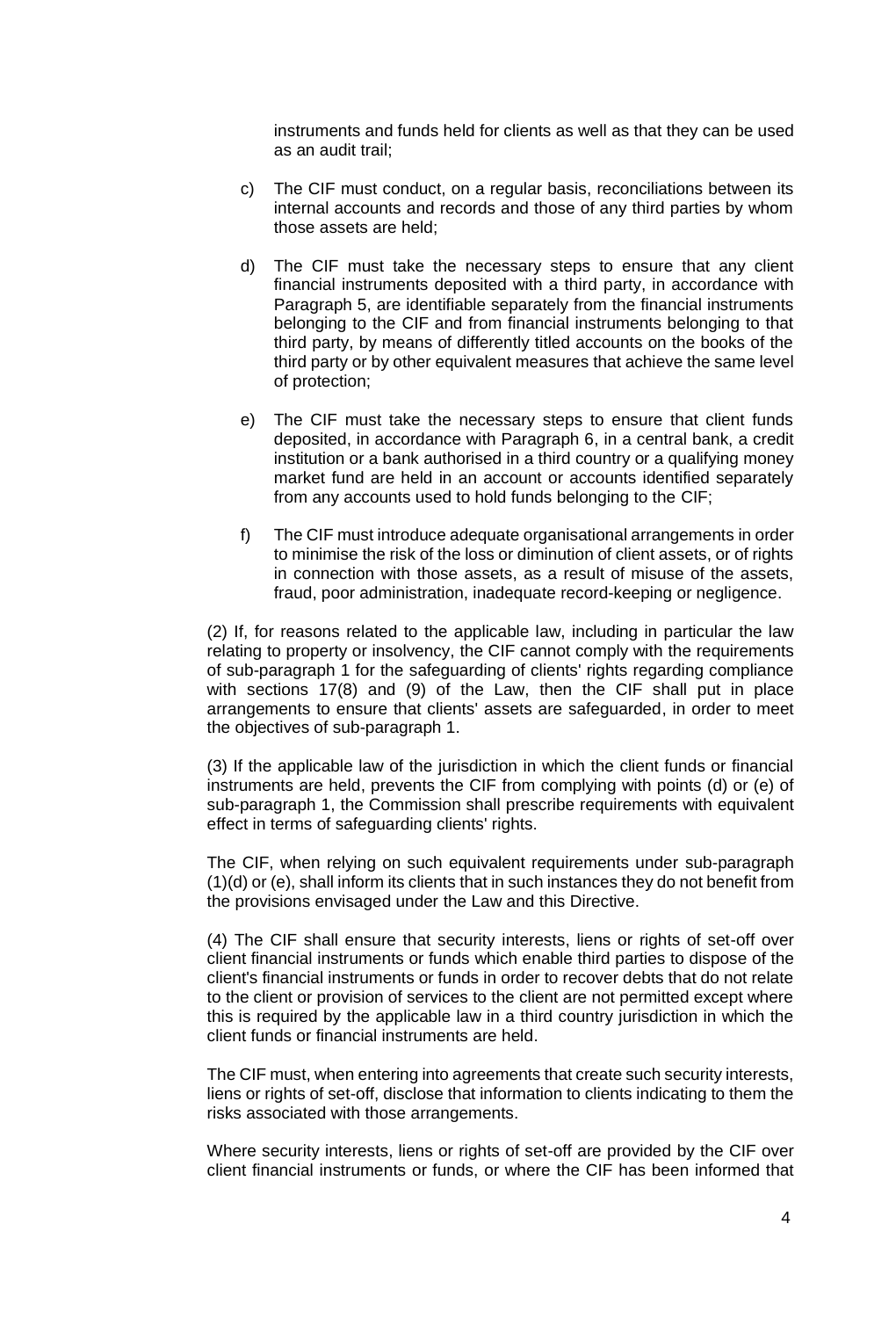they have been provided, then these must be recorded in client contracts and to the CIF's own accounts in order to make the ownership status of the client's assets clear, such as in the event of an insolvency.

(5) The CIF must make information pertaining to clients' financial instruments and funds readily available to the competent authorities, appointed insolvency practitioners and those responsible for the resolution of failed institutions. The information to be made available shall include the following:

- a) related internal accounts and records that readily identify the balances of funds and financial instruments held for each client;
- b) where client funds are held by the CIF in accordance with paragraph 6, details on the accounts in which client funds are held and on the relevant agreements with those firms;
- c) where financial instruments are held by the CIF in accordance with paragraph 5, details on the accounts opened with third parties and on the relevant agreements with those third parties, as well as details on the relevant agreements with the CIF;
- d) details of third parties carrying out any related (outsourced) tasks and details of any outsourced tasks;
- e) key individuals of the CIF which are involved in related processes, including those responsible for the oversight of the firm's requirements in relation to the safeguarding of client assets;
- f) agreements relevant to the establishment of client ownership over the assets.

5. (1) The CIF may deposit financial instruments held by the CIF on behalf of its clients into an account or accounts opened with a third party provided that the CIF exercises all due skill, care and diligence in the selection, appointment and periodic review of the third party and of the arrangements for the holding and safekeeping of those financial instruments.

In particular, the CIF must take into account the expertise and market reputation of the third party, as well as any legal requirements related to the holding of those financial instruments that could adversely affect clients' rights.

(2) The CIF may deposit client financial instruments with a third party, only where the third party is established in a jurisdiction where the safekeeping of financial instruments for the account of another person is subject to specific regulation and supervision and that third party is subject to this specific regulation and supervision.

(3) The CIF is not allowed to deposit financial instruments held on behalf of clients with a third party established in a third country that does not regulate the holding and safekeeping of financial instruments for the account of another person, unless one of the following conditions is met:

a) the nature of the financial instruments or of the investment services connected with those instruments requires them to be deposited with a third party established in that third country;

Depositing client financial instruments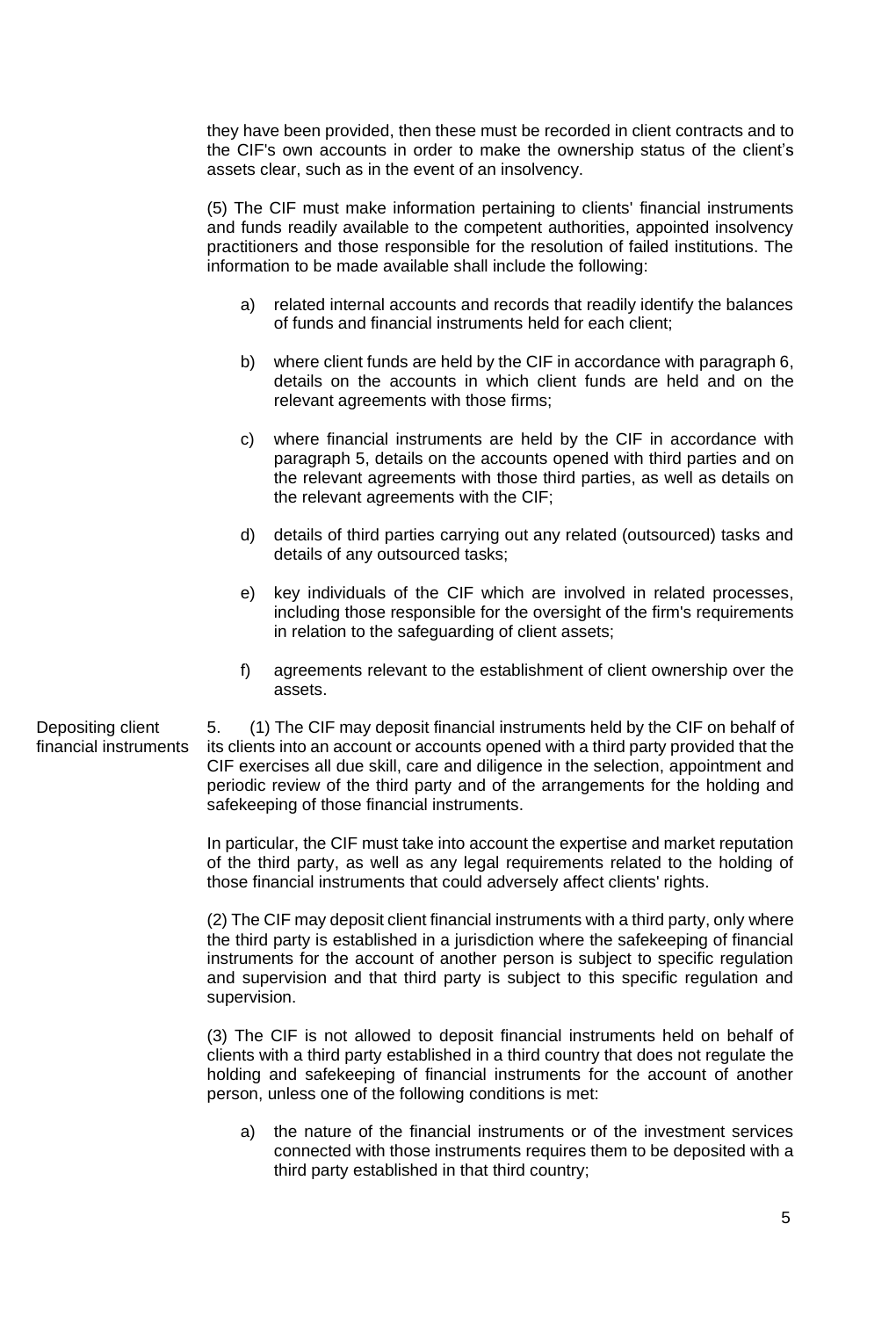b) where the financial instruments are held on behalf of a professional client, that client has requested the CIF in writing to deposit them with a third party in that third country. (4) The requirements of sub-paragraphs (2) και (3) shall also apply when the third-party has delegated any of its functions concerning the holding and safekeeping of financial instruments to another third-party. Depositing client funds 6. (1) The CIF must, upon receiving any client funds, promptly place those funds into one or more accounts opened with any of the following: 66(I)/1997 74(Ι)/1999 94(Ι)/2000 119(Ι)/2003 4(Ι)/2004 151(Ι)/2004 231(Ι)/2004 235(Ι)/2004 20(Ι)/2005 80(Ι)/2008 100(Ι)/2009 123(Ι)/2009 27(Ι)/2011 104(Ι)/2011 107(Ι)/2012 14(Ι)/2013 87(I)/2013 102(I)/2013 141(Ι)/2013 5(Ι)/2015 26(Ι)/2015 35(Ι)/2015 71(Ι)/2015 93(Ι)/2015 109(Ι)/2015 152(Ι)/2015 168(Ι)/2015 21(Ι)/2016 5(Ι) of 2017 a) central bank; b) credit institution as defined in article 2(1) of the Business of Credit Institutions Law; c) bank authorised in a third country; d) qualifying money market fund.

> This shall not apply to a credit institution authorised under the Business of Credit Institutions Law in relation to deposits within the meaning of this Directive, which are held by those credit institutions.

> (2) Where the CIF does not deposit client funds with a central bank, the CIF shall exercise all due skill, care and diligence in the selection, appointment and periodic review of the credit institution, bank or money market fund where the funds are placed and the arrangements for the holding of those funds and take into consideration the need for diversification of these funds as part of the required due diligence.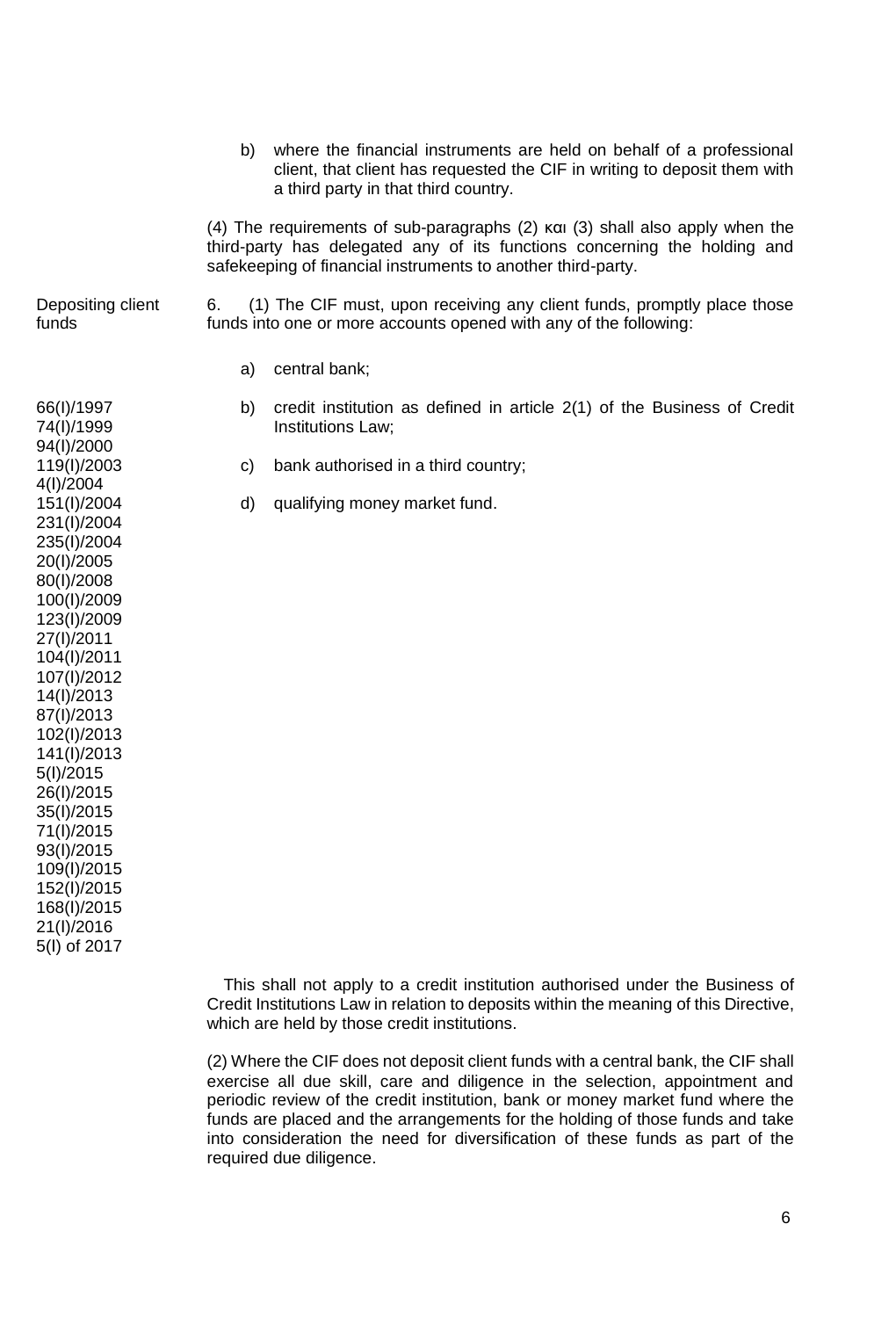In particular, the CIF must take into account the expertise and market reputation of such institutions or money market funds with a view to ensuring the protection of clients' rights, as well as any legal or regulatory requirements or market practices related to the holding of client funds that could adversely affect the clients' rights.

The CIF must ensure that clients give their explicit consent to the placement of their funds in a qualifying money market fund. In order to ensure that this right to consent is effective, the CIF inform its clients that funds placed with a qualifying money market fund will not be held in accordance with the requirements for safeguarding client funds, which are set out in this Directive.

(3) Where the CIF deposits client funds with a credit institution, bank or money market fund of the same group as the CIF, then the CIF must limit the funds that are deposited with any such group entity or combination of any such group entities so that the funds do not exceed 20% of all such funds.

The CIF may not comply with this limit where it is able to demonstrate that, in view of the nature, scale and complexity of its business, and also the safety offered by the third parties referred to in above, and including in any case the small balance of client funds that the CIF holds, the requirement under the previous sub-paragraph is not proportionate. The CIF periodically reviews the assessment made in accordance with this subparagraph and notifies its initial and revised assessments to the Commission.

Use of client financial 7. instruments 7. (1) The CIF is not allowed to enter into arrangements for securities financing transactions in respect of financial instruments held by the CIF on behalf of a client, or otherwise use such financial instruments for its own account or the account of any other person or client of the CIF, unless both of the following conditions are met:

- a) the client has given his prior express consent for the use of the instruments on specified terms, as evidenced expressly and in writing and affirmatively executed by signature or in an equivalent manner, and
- b) the use of that client's financial instruments is restricted to the specified terms to which the client consents.

(2) The CIF is not allowed to enter into arrangements for securities financing transactions in respect of financial instruments which are held on behalf of a client in an omnibus account maintained by a third party, or otherwise use financial instruments held in such an account for its own account or for the account of any other person unless, in addition to the conditions set out in subparagraph 1, at least one of the following conditions is met:

- a) each client whose financial instruments are held together in an omnibus account must have given prior express consent in accordance with point (a) of sub-paragraph 1;
- b) the CIF must have in place systems and controls which ensure that only financial instruments belonging to clients who have given their prior express consent in accordance with point (a) of sub-paragraph 1 are used.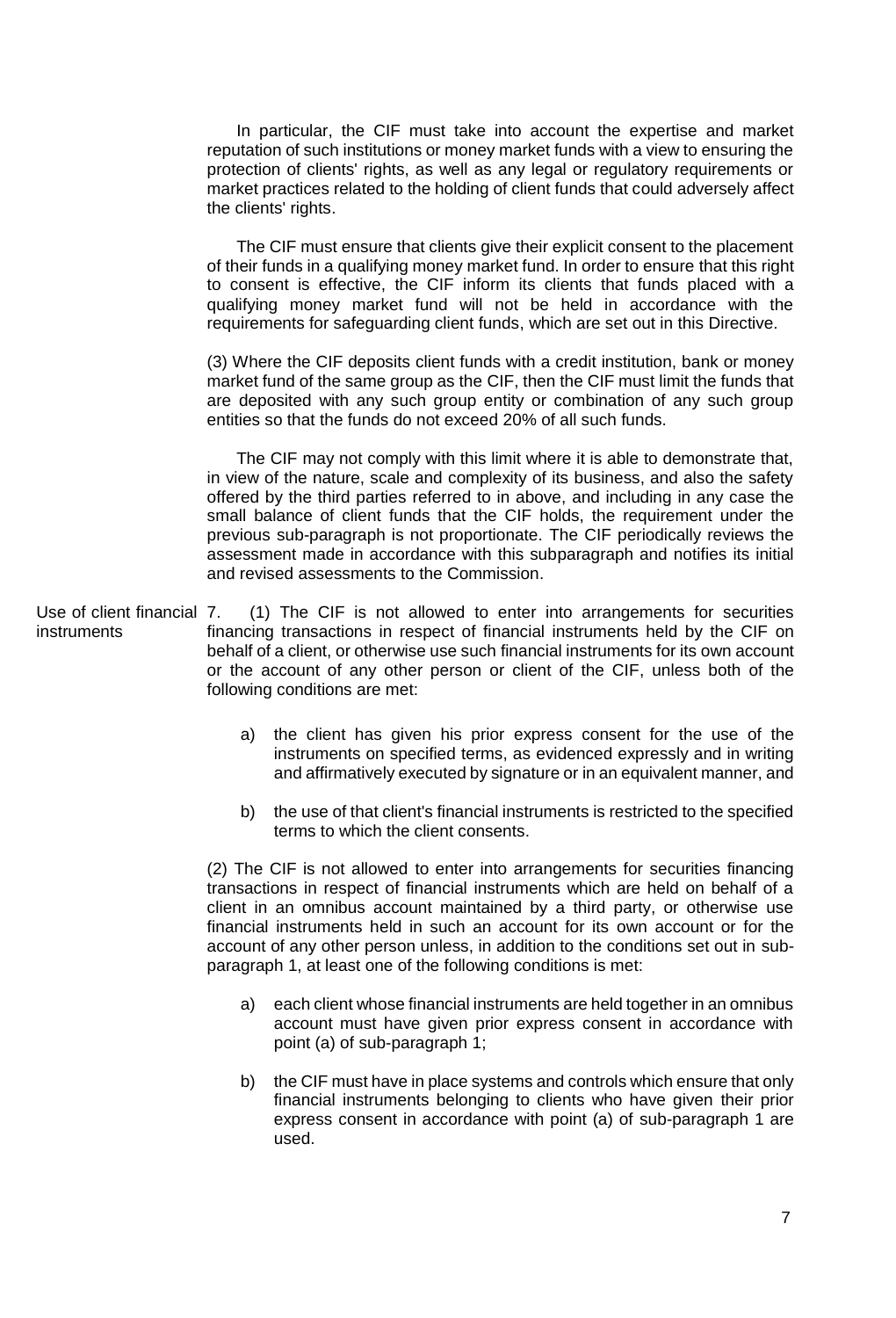The CIF's records include details of the client on whose instructions the use of the financial instruments has been effected, as well as the number of financial instruments used belonging to each client who has given his consent, so as to enable the correct allocation of any loss.

(3) The CIF takes appropriate measures to prevent the unauthorised use of client financial instruments for its own account or the account of any other person such as:

- a) the conclusion of agreements with clients on measures to be taken by the CIF in case the client does not have enough provision on its account on the settlement date, such as borrowing of the corresponding securities on behalf of the client or unwinding the position;
- b) the close monitoring by the CIF of its projected ability to deliver on the settlement date and the putting in place of remedial measures in the event that this cannot be done; and
- c) the close monitoring and prompt request of undelivered securities outstanding on the settlement day and beyond.

(4) The CIF must adopt specific arrangements for all clients to ensure that the borrower of client financial instruments provides the appropriate collateral and that it monitors the continued appropriateness of such collateral and takes the necessary steps to maintain the balance with the value of client instruments.

(5) The CIF does not enter into arrangements which are prohibited under section 17(10) of the Law.

Inappropriate use of title transfer collateral arrangements

8. (1) The CIF properly considers, and is able to demonstrate that it has done so, the use of title transfer collateral arrangements in the context of the relationship between the client's obligation to the CIF and the client assets subjected to title transfer collateral arrangements by the CIF.

(2) When considering, and documenting, the appropriateness of the use of title transfer collateral arrangements, the CIF takes into account all of the following factors:

- a) whether there is only a very weak connection between the client's obligation to the CIF and the use of title transfer collateral arrangements, including whether the likelihood of a clients' liability to the CIF is low or negligible;
- b) whether the amount of client funds or financial instruments subject to title transfer collateral arrangements, far exceeds the client's obligation, or is even unlimited if the client has any obligation towards the CIF; and
- c) whether all clients' financial instruments or funds are subject to title transfer collateral arrangements, without consideration of what obligation each client has to the CIF.

(3) Where the CIF uses title transfer collateral arrangements, it shall highlight to professional clients and eligible counterparties the risks involved and the effect of any title transfer collateral arrangement on the client's financial instruments and funds.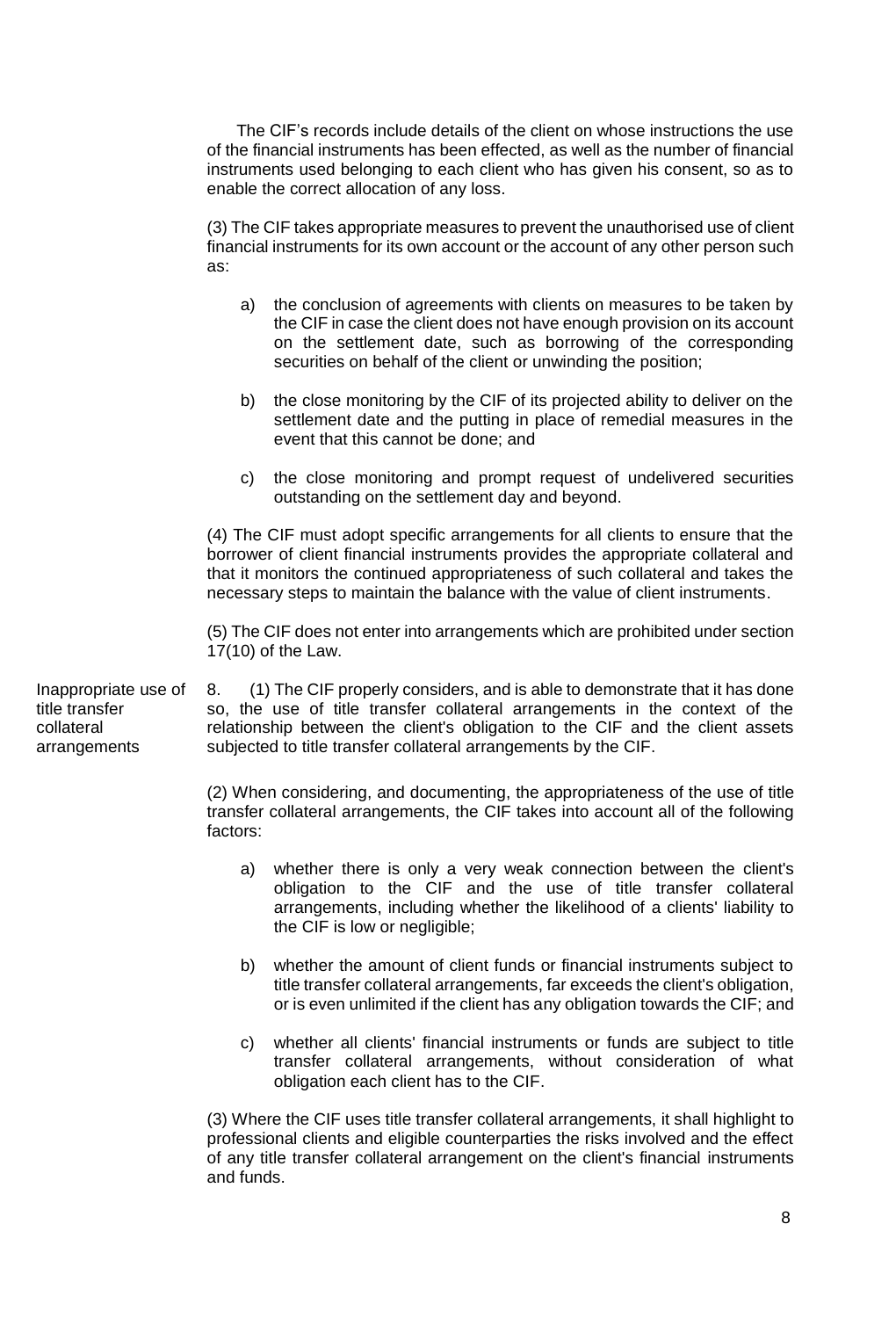Governance arrangements concerning the safeguarding of client assets

9. The CIF appoints a single officer of sufficient skill and authority with specific responsibility for matters relating to the CIF's compliance with its obligations regarding the safeguarding of client financial instruments and funds.

The CIF decides, by ensuring full compliance with this Directive, whether the appointed officer is to be dedicated solely to this task or whether the officer can discharge responsibilities effectively whilst having additional responsibilities.

Reports by external auditors 10. The CIF ensures that its external auditors report at least annually to the Commission on the adequacy of the CIF's arrangements under section 17(8), (9) and (10) of the Law and the provisions of this Chapter.

### PART ΙΙΙ PRODUCT GOVERNANCE REQUIREMENTS

Product governance obligations for CIF manufacturing financial instruments

11. (1) The CIF must comply with this paragraph when manufacturing financial instruments, which encompasses the creation, development, issuance and/or design of financial instruments.

The CIF that manufactures financial instruments complies, in a way that is appropriate and proportionate, with the relevant requirements in sub-paragraphs 2 to 15, taking into account the nature of the financial instrument, the investment service and the target market for the product.

(2) The CIF establishes, implements and maintains procedures and measures to ensure that the manufacturing of financial instruments complies with the requirements relating to proper management of conflicts of interest, including remuneration.

In particular, the CIF that manufactures financial instruments, ensures that the design of the financial instrument, including its features, does not adversely affect end clients or does not lead to problems with market integrity by enabling the CIF to mitigate and/or dispose of its own risks or its exposure to the underlying assets of the product, where the CIF already holds the underlying assets on own account.

(3) The CIF analyses potential conflicts of interests each time it manufactures a financial instrument. In particular, the CIF shall assess whether the financial instrument creates a situation where end clients may be adversely affected if they take:

- a) an exposure opposite to the one previously held by the CIF itself; or
- b) an exposure opposite to the one that the CIF wants to hold after the sale of the product.

(4) The CIF examines whether the financial instrument is likely to pose a threat to the orderly functioning or stability of financial markets before deciding to proceed with the launch of the product.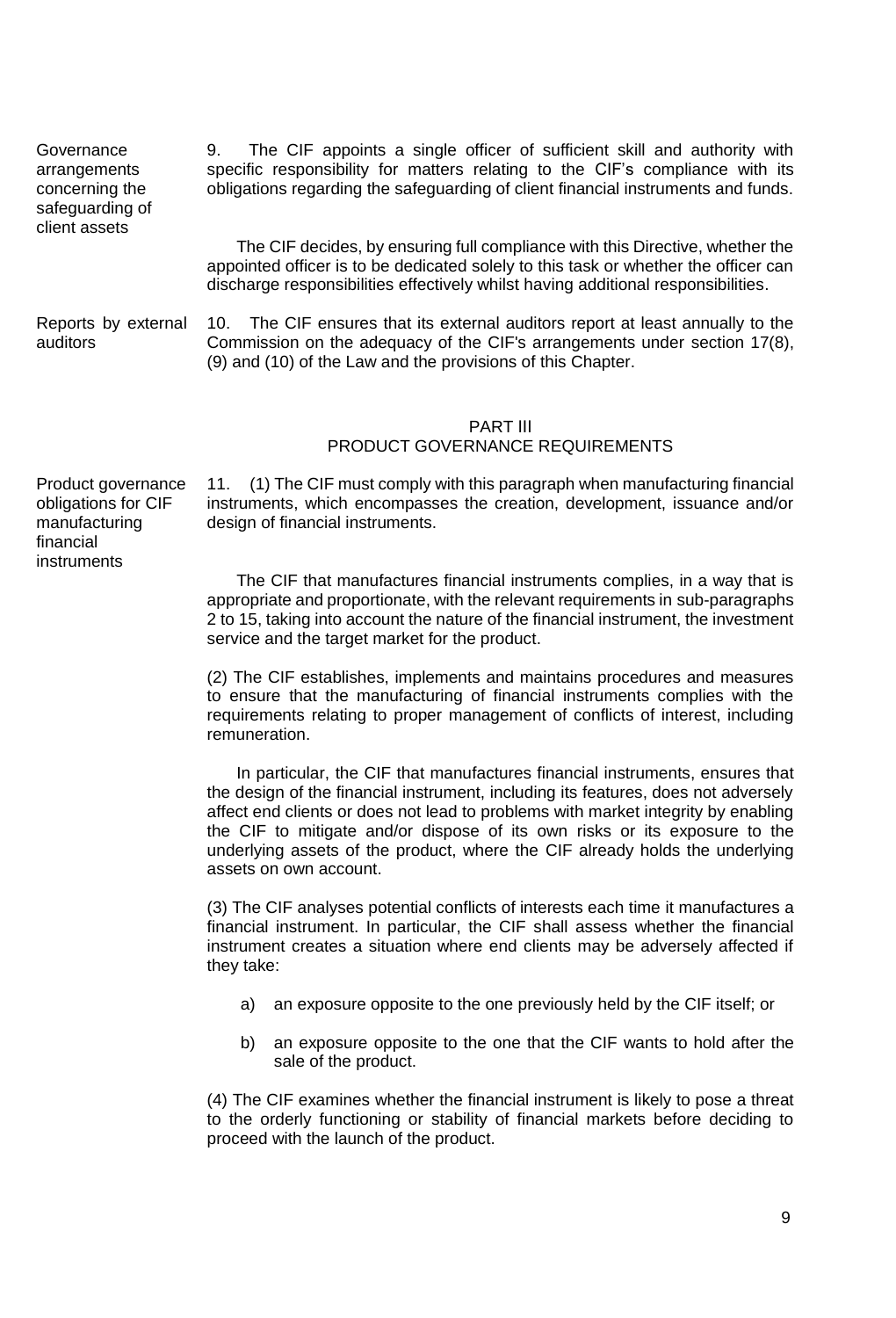(5) The CIF ensures that the relevant staff involved in the manufacturing of financial instruments possess the necessary expertise to understand the characteristics and risks of the financial instruments it intends to manufacture.

(6) The CIF ensures that the management body has effective control over its product governance process. The CIF ensures that the compliance reports to the management body systematically include information about the financial instruments manufactured by the CIF, including information on the distribution strategy. The CIF makes the reports available to the Commission on request.

(7) The CIF ensures that the compliance function monitors the development and periodic review of product governance arrangements, in order to detect any risk of failure by the CIF to comply with the obligations set out in this paragraph.

(8) Where the CIF collaborates, including with entities which are not authorised and supervised in accordance with Directive 2014/65/EU or third-country firms, in order to create, develop, issue and/or design a product, must outline their mutual responsibilities in a written agreement.

(9) The CIF identifies at a sufficiently detailed level the potential target market for each financial instrument and specify the type(s) of client for whose needs, characteristics and objectives the financial instrument is compatible. As part of this process, the CIF identifies any group(s) of clients for whose needs, characteristics and objectives the financial instrument is not compatible. Where the CIF collaborates to manufacture a financial instrument, only one target market needs to be identified.

The CIF which manufactures financial instruments that are distributed through other investment firms, shall determine the needs and characteristics of clients for whom the product is compatible based on their theoretical knowledge of, and past experience with the financial instrument or similar financial instruments, the financial markets and the needs, characteristics and objectives of potential end clients.

(10) The CIF undertakes a scenario analysis of their financial instruments which shall assess the risks of poor outcomes for end clients posed by the product and in which circumstances these outcomes may occur. The CIF assesses the financial instrument under negative conditions covering what would happen if, for example:

- a) the market environment deteriorated;
- b) the manufacturer or the third party involved in manufacturing and or functioning of the financial instrument experiences financial difficulties or another counterparty risk materialises;
- c) the financial instrument fails to become commercially viable;
- d) the demand for the financial instrument is much higher than anticipated, putting a strain on the CIF's resources and/or on the market of the underlying instrument.

(11) The CIF determines whether a financial instrument meets the identified needs, characteristics and objectives of the target market including, by examining the following elements: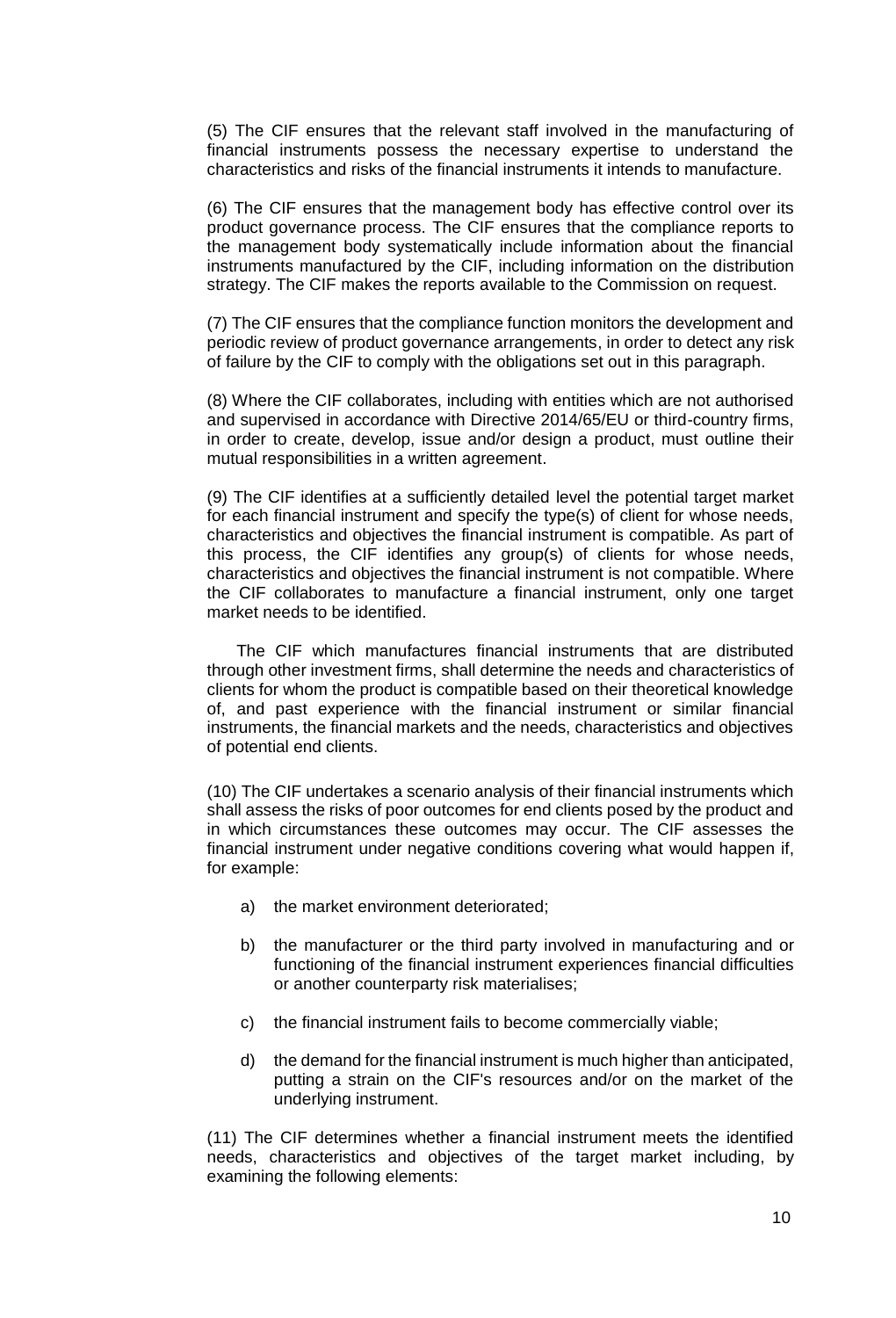- a) the financial instrument's risk/reward profile is consistent with the target market; and
- b) design of the financial instrument is driven by features that benefit the client and not by a business model that relies on poor client outcomes to be profitable.

(12) The CIF considers the charging structure proposed for the financial instrument, including by examining the following:

- a) the financial instrument's costs and charges are compatible with the needs, objectives and characteristics of the target market;
- b) charges do not undermine the financial instrument's return expectations, such as where the costs or charges equal, exceed or remove almost all the expected tax advantages linked to a financial instrument; and
- c) the charging structure of the financial instrument is appropriately transparent for the target market, such as that it does not disguise charges or is too complex to understand.

(13) The CIF ensures that the provision of information about a financial instrument to distributors includes information about the appropriate channels for distribution of the financial instrument, the product approval process and the target market assessment and is of an adequate standard to enable distributors to understand and recommend or sell the financial instrument properly.

(14) The CIF reviews the financial instruments it manufactures on a regular basis, taking into account any event that could materially affect the potential risk to the identified target market. The CIF examines if the financial instrument remains consistent with the needs, characteristics and objectives of the target market and if it is being distributed to the target market, or is reaching clients for whose needs, characteristics and objectives the financial instrument is not compatible.

(15) The CIF reviews the financial instruments prior to any further issue or relaunch, if it is aware of any event that could materially affect the potential risk to investors and at regular intervals to assess whether the financial instruments function as intended. The CIF determines how regularly it will review its financial instruments based on relevant factors, including factors linked to the complexity or the innovative nature of the investment strategies pursued. The CIF also identifies crucial events that would affect the potential risk or return expectations of the financial instrument, such as:

- a) the crossing of a threshold that will affect the return profile of the financial instrument; or
- b) the solvency of certain issuers whose securities or quarantees may impact the performance of the financial instrument.

When such events occur, the CIF takes appropriate actions which may consist of the following: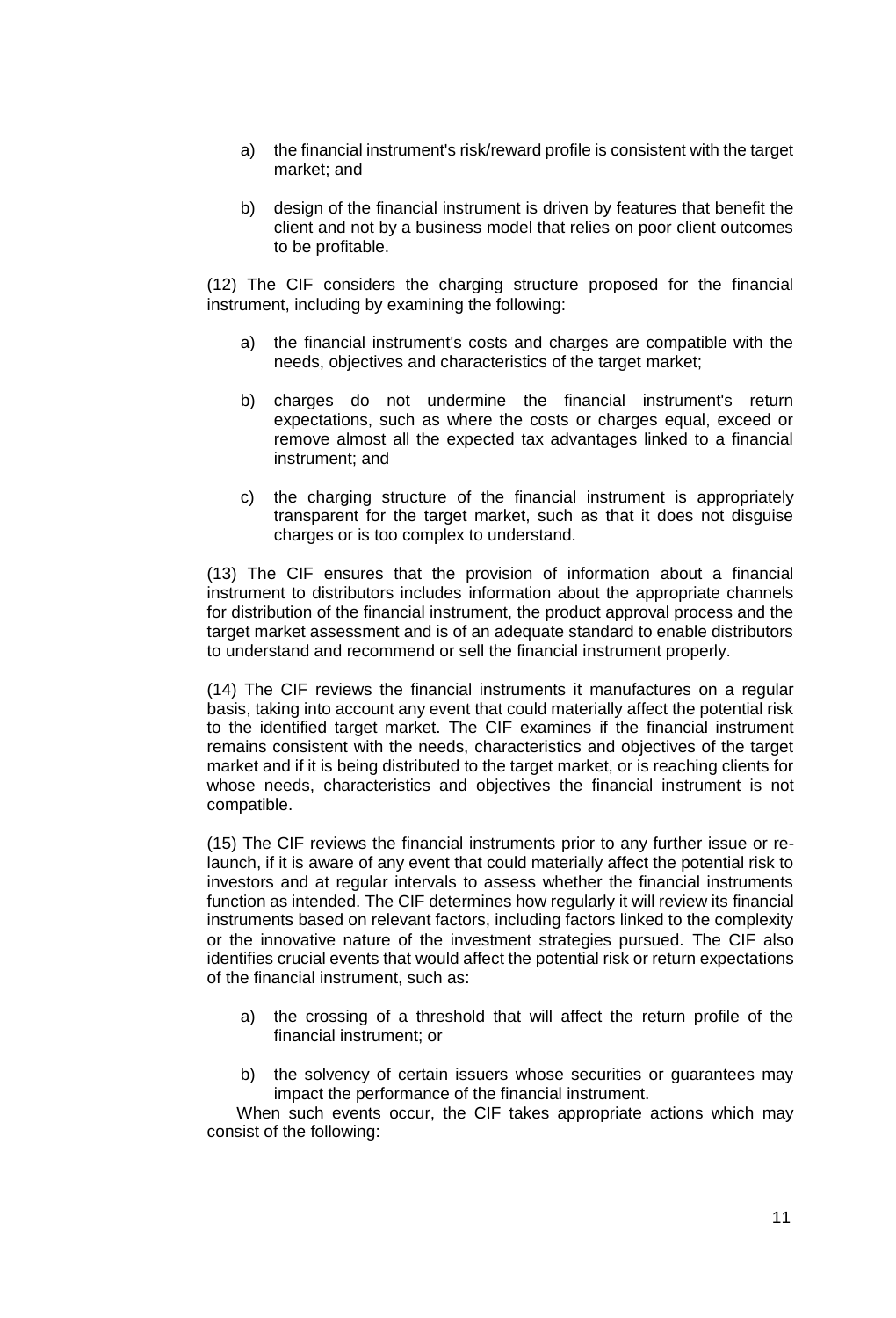- a) the provision of any relevant information on the event and its consequences on the financial instrument to the clients or the distributors of the financial instrument if the CIF does not offer or sell the financial instrument directly to the clients;
- b) changing the product approval process;
- c) stopping further issuance of the financial instrument;
- d) changing the financial instrument to avoid unfair contract terms;
- e) examining whether the sales channels through which the financial instruments are sold are appropriate where the CIF becomes aware that the financial instrument is not being sold as envisaged;
- f) contacting the distributor to discuss a modification of the distribution process;
- g) terminating the relationship with the distributor; or
- h) informing the Commission.

12. (1) The CIF, when deciding the range of financial instruments issued by itself or other firms and services it intends to offer or recommend to clients, complies, in a way that is appropriate and proportionate, with the relevant requirements laid down in sub-paragraphs (2) to (10), by taking into account the nature of the financial instrument, the investment service and the target market for the product.

The CIF complies with the requirements of the Law when offering or recommending financial instruments manufactured by entities that are not subject to the Law. As part of this process, the CIF has in place effective arrangements to ensure that it obtains sufficient information about these financial instruments from these manufacturers.

The CIF determines the target market for the respective financial instrument, even if the target market was not defined by the manufacturer.

(2) The CIF has in place adequate product governance arrangements to ensure that products and services it intends to offer or recommend are compatible with the needs, characteristics, and objectives of an identified target market and that the intended distribution strategy is consistent with the identified target market. The CIF identifies and assesses the circumstances and needs of the clients it intends to focus on, so as to ensure that clients' interests are not compromised as a result of commercial or funding pressures. As part of this process, the CIF identifies any groups of clients for whose needs, characteristics and objectives the product or service is not compatible.

The CIF obtains from manufactures that are subject to the Law, information to gain the necessary understanding and knowledge of the products it intends to recommend or sell in order to ensure that these products will be distributed in accordance with the needs, characteristics and objectives of the identified target market.

Product governance obligations for distributors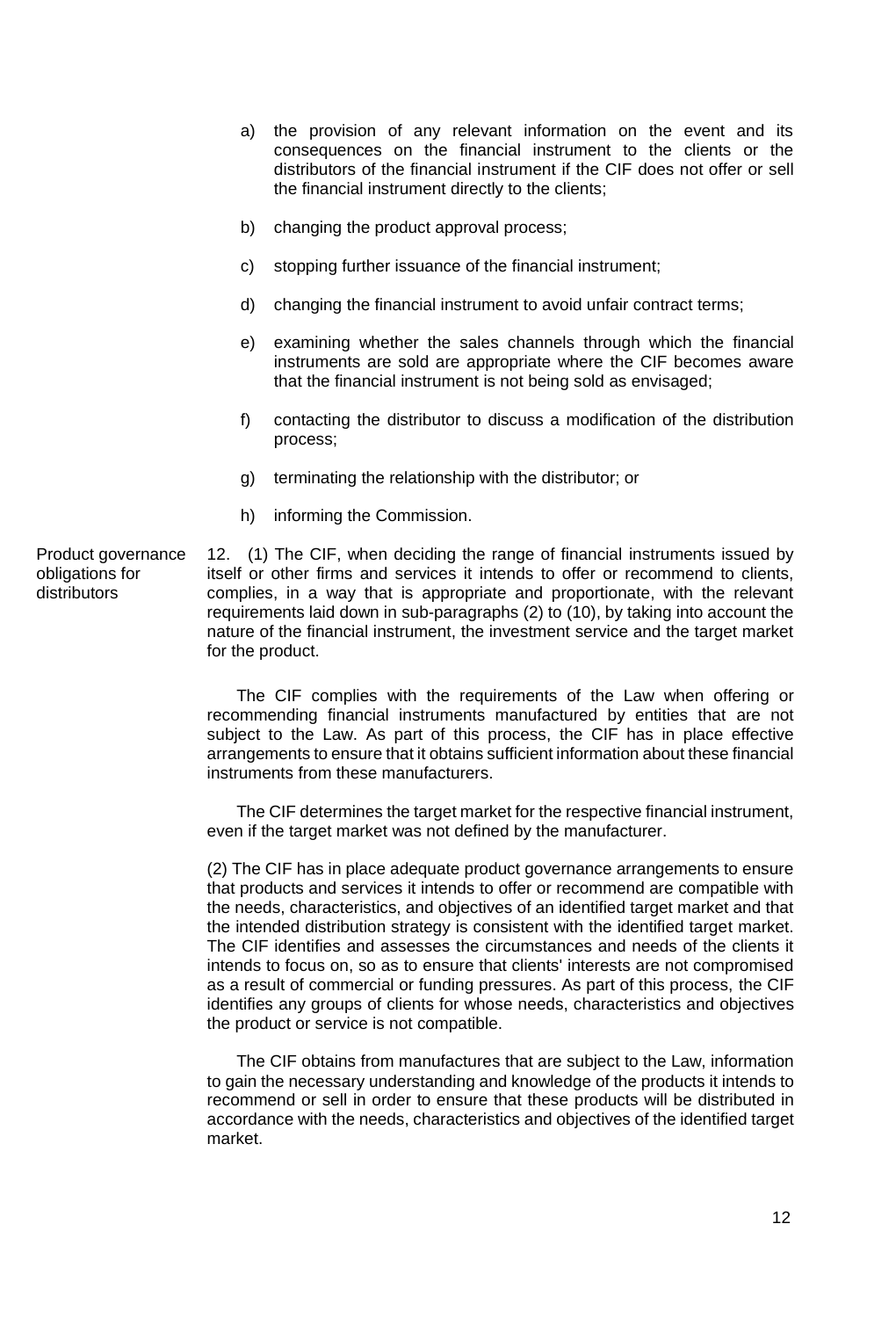The CIF takes all reasonable steps to ensure that it also obtains adequate and reliable information from manufacturers not subject to the Law, to ensure that products will be distributed in accordance with the characteristics, objectives and needs of the target market. Where relevant information is not publicly available, the distributor shall take all reasonable steps to obtain such relevant information from the manufacturer or its agent. Acceptable publicly available information is information which is clear, reliable and produced to meet regulatory requirements, such as disclosure requirements under Directive 2003/71/EC with regard to the prospectus to be published when securities are offered to the public or admitted to trading or 2004/109/EC on the harmonization of transparency requirements for information on issuers whose securities are admitted to trading on a regulated market, of the European Parliament and of the Council. This obligation is relevant for products sold on primary and secondary markets and shall apply in a proportionate manner, depending on the degree to which publicly available information is obtainable and the complexity of the product

The CIF uses the information obtained from manufacturers and information on its own clients to identify the target market and distribution strategy. When the CIF acts both as a manufacturer and a distributor, only one target market assessment shall be required.

(3) The CIF, when deciding the range of financial instrument and services that it offers or recommends and the respective target markets, maintains procedures and measures to ensure compliance with all applicable requirements under the Law including those relating to disclosure, assessment of suitability or appropriateness, inducements and proper management of conflicts of interest. In this context, particular care shall be taken when distributors intend to offer or recommend new products or there are variations to the services they provide.

(4) The CIF periodically reviews and updates its product governance arrangements in order to ensure that they remain robust and fit for their purpose, and take appropriate actions where necessary.

(5) The CIF reviews the investment products it offers or recommends and the services it provides on a regular basis, taking into account any event that could materially affect the potential risk to the identified target market. The CIF assesses, at least, whether the product or service remains consistent with the needs, characteristics and objectives of the identified target market and whether the intended distribution strategy remains appropriate. The CIF re-examines the target market and/or updates the product governance arrangements if it becomes aware that it has wrongly identified the target market for a specific product or service or that the product or service no longer meets the circumstances of the identified target market, such as where the product becomes illiquid or very volatile due to market changes.

(6) The CIF ensures that its compliance function oversees the development and periodic review of product governance arrangements in order to detect any risk of failure to comply with the obligations set out in this paragraph.

(7) The CIF ensures that the relevant staff possess the necessary expertise to understand the characteristics and risks of the products that it intends to offer or recommend and the services provided as well as the needs, characteristics and objectives of the identified target market.

Official Journal, L345, 31.12.2003, p.64 L.390,31.12.2004, p.38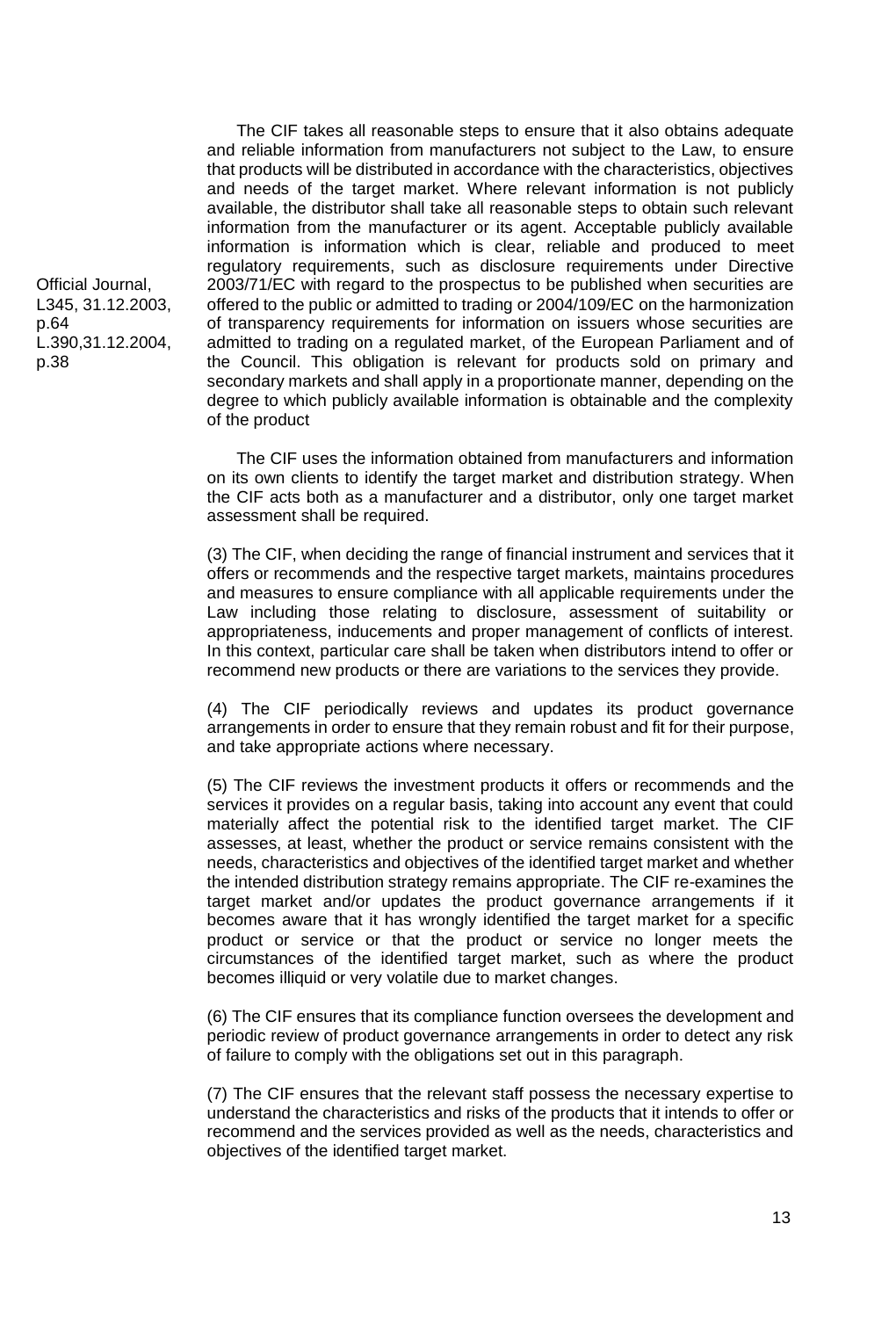(8) The CIF ensures that the management body has effective control over the CIF's product governance process to determine the range of investment products that it offers or recommends and the services provided to the respective target markets. The CIF ensures that the compliance reports to the management body systematically include information about the products it offers or recommends and the services provided. The compliance reports shall be made available to the Commission, upon request.

(9) The distributors provide manufacturers with information on sales and, where appropriate, information on the above reviews to support product reviews carried out by manufacturers.

(10) Where different entities work together in the distribution of a product or service, the CIF that has direct client relationship has ultimate responsibility to meet the product governance obligations set out in this paragraph. However, the intermediary CIF shall:

- a) ensure that relevant product information is passed from the manufacturer to the final distributor in the chain;
- b) if the manufacturer requires information on product sales in order to comply with its own product governance obligations, enable him to obtain it; and
- c) apply the product governance obligations for manufacturers, as relevant, in relation to the service it provides.

### PART IV INDUCEMENTS

Inducements 13. (1) The CIF who pays or is being paid any fee or commission or providing or being provided with any non-monetary benefit in connection with the provision of an investment service or ancillary service to the client, ensures that all the conditions set out in section 25(9) of the Law and the requirements set out in sub-paragraphs (2)-(5) are met at all times.

> (2) A fee, commission or non-monetary benefit shall be considered to be designed to enhance the quality of the relevant service to the client if all of the following conditions are met:

- a) it is justified by the provision of an additional or higher level service to the relevant client, proportional to the level of inducements received, such as:
	- i. the provision of non-independent investment advice on and access to a wide range of suitable financial instruments including an appropriate number of instruments from third party product providers having no close links with the CIF;
	- ii. the provision of non-independent investment advice combined with either: an offer to the client, at least on an annual basis, to assess the continuing suitability of the financial instruments in which the client has invested; or with another on-going service that is likely to be of value to the client such as advice about the suggested optimal asset allocation of the client; or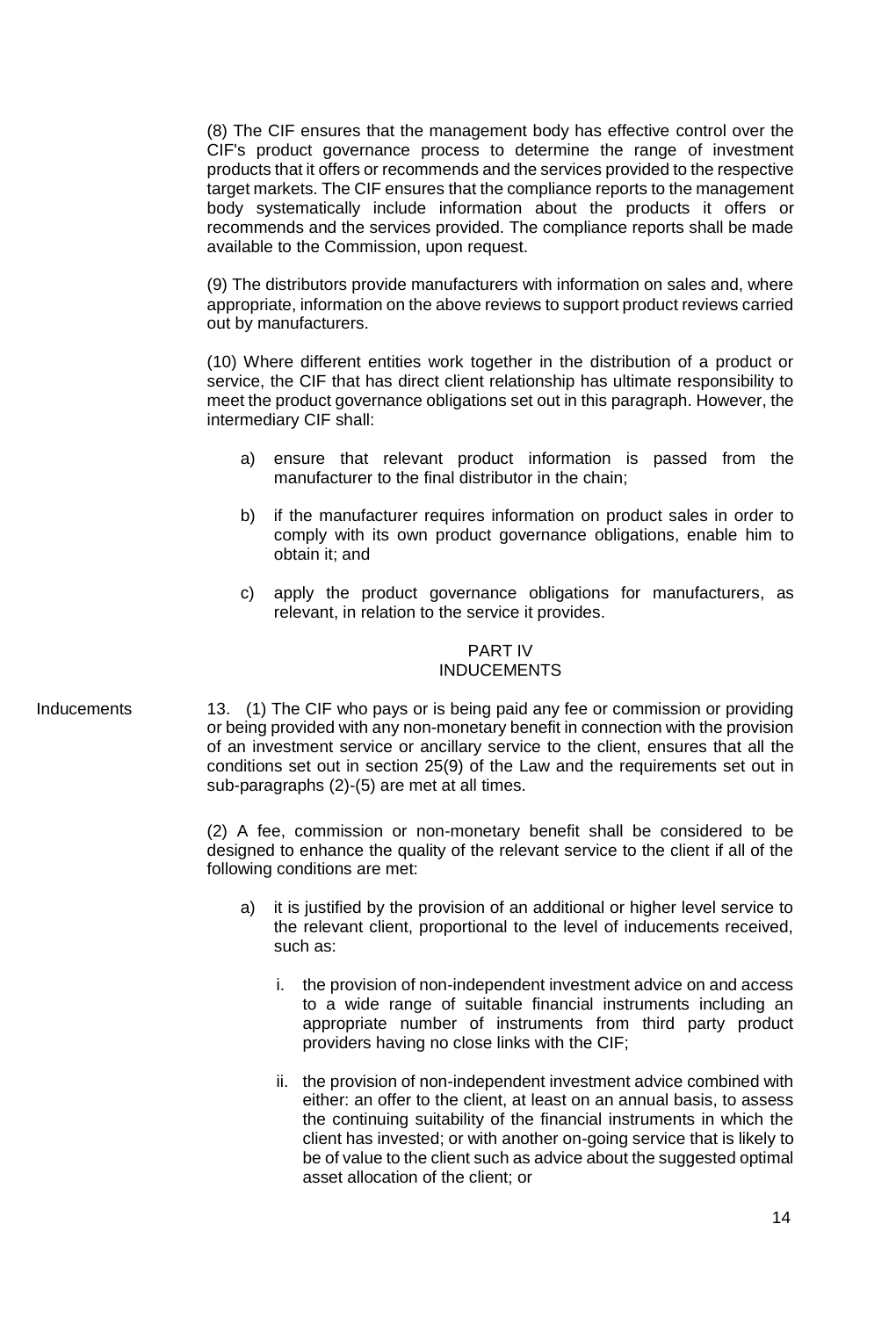- iii. the provision of access, at a competitive price, to a wide range of financial instruments that are likely to meet the needs of the client, including an appropriate number of instruments from third party product providers having no close links with the CIF, together with either the provision of added-value tools, such as objective information tools helping the relevant client to take investment decisions or enabling the relevant client to monitor, model and adjust the range of financial instruments in which it has invested, or providing periodic reports of the performance and costs and charges associated with the financial instruments.
- b) it does not directly benefit the recipient firm, its shareholders or employees without a tangible benefit to the relevant client;
- c) it is justified by the provision of an on-going benefit to the relevant client in relation to an on-going inducement.

A fee, commission, or non-monetary benefit are not considered acceptable if the provision of relevant services to the client is biased or distorted as a result of the fee, commission or non-monetary benefit.

(3) The CIF fulfils the requirements set out in sub-paragraph (2) on an ongoing basis as long as they continue to pay or receive the fee, commission or nonmonetary benefit.

(4) The CIF holds evidence that any fees, commissions or non-monetary benefits paid or received by the CIF are designed to enhance the quality of the relevant service to the client:

- a) by keeping an internal list of all fees, commissions and non-monetary benefits received from a third party in relation to the provision of investment or ancillary services; and
- b) by recording how the fees, commissions and non-monetary benefits paid or received by the CIF, or that it intends to use, enhance the quality of the services provided to the relevant clients and the steps taken in order not to impair the CIF's duty to act honestly, fairly and professionally in accordance with the best interests of its clients.

(5) The CIF discloses to the client, in relation to any payment or benefit received from or paid to third parties, the following information:

- a) prior to the provision of the relevant investment or ancillary service, the CIF discloses to the client information on the payment or benefit concerned in accordance with section 25(9)(b) of the Law. Minor nonmonetary benefits may be described in a generic way. Other nonmonetary benefits received or paid by the CIF in connection with the investment service provided to a client shall be priced and disclosed separately;
- b) where the CIF is unable to ascertain on an ex-ante basis the amount of any payment or benefit to be received or paid, and instead disclosed to the client the method of calculating that amount, the CIF also provides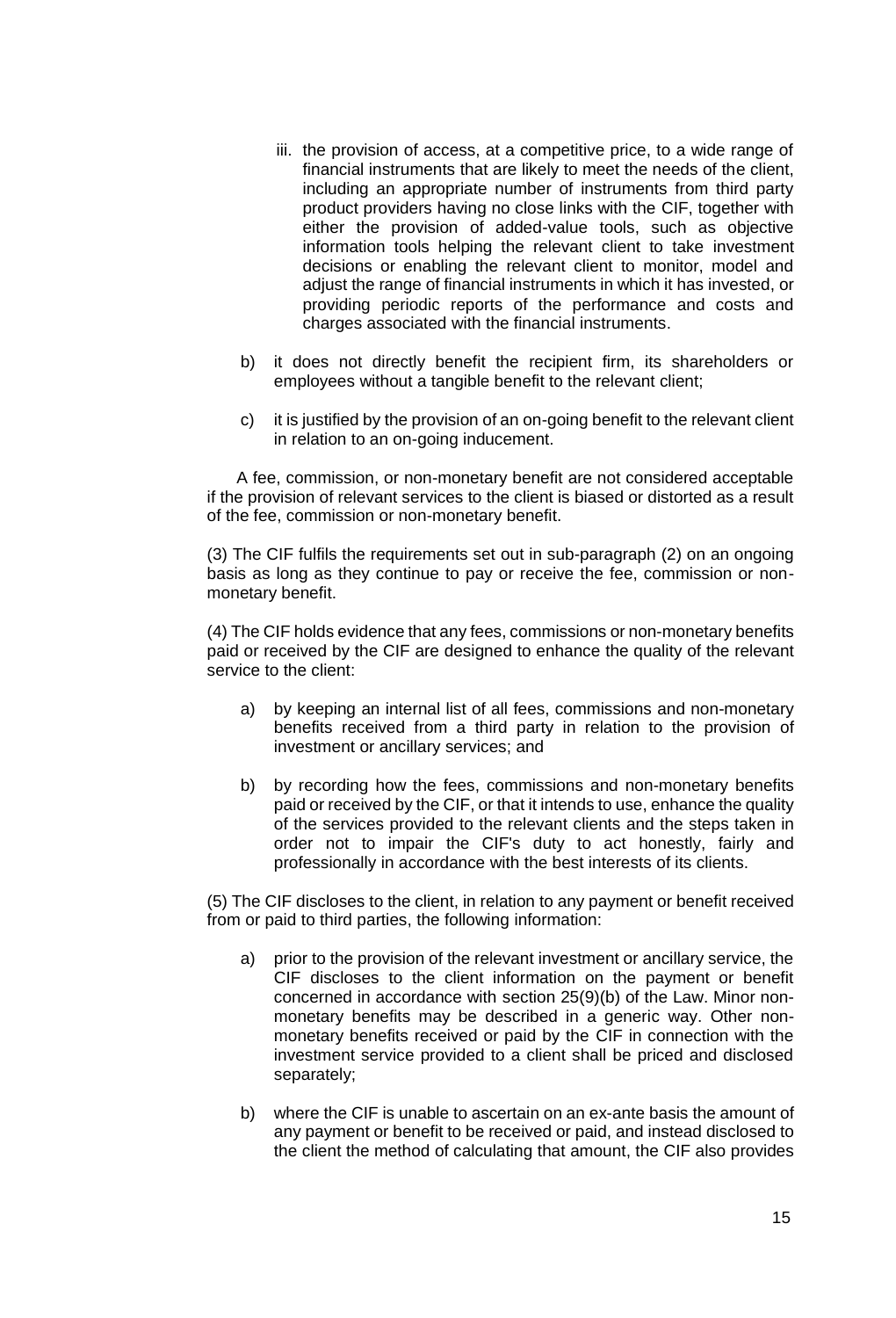Official Journal: L.087,31.3.2017, p.1

Inducements in respect of investment advice on an independent basis or portfolio management services

its clients with information of the exact amount of the payment or benefit received or paid on an ex-post basis; and

c) at least once a year, as long as (on-going) inducements are received by the CIF in relation to the investment services provided to the relevant clients, the CIF informs its clients on an individual basis about the actual amount of payments or benefits received or paid. Minor non-monetary benefits may be described in a generic way.

The CIF, in implementing these requirements, takes into account the rules on costs and charges set out in section  $25(4)(a)(iii)$  and (b) of the Law and in article 50 of the Commission Delegated Regulation (EU) 2017/565 of the European Parliament and of the Council as regards organisational requirements and operating conditions for CIFs.

When more firms are involved in a distribution channel, each CIF providing an investment or ancillary service shall comply with its obligations to make disclosures to its clients.

14. (1) Where the CIF provides investment advice on an independent basis or portfolio management, returns to clients any fees, commissions or any monetary benefits paid or provided by any third party or a person acting on behalf of a third party in relation to the services provided to that client as soon as reasonably possible after receipt. All fees, commissions or monetary benefits received from third parties in relation to the provision of independent investment advice and portfolio management shall be transferred in full to the client.

The CIF sets up and implements a policy to ensure that any fees, commissions or any monetary benefits paid or provided by any third party or a person acting on behalf of a third party in relation to the provision of independent investment advice and portfolio management are allocated and transferred to

The CIF informs clients about the fees, commissions or any monetary benefits transferred to them, such as through the periodic reporting statements provided to the client.

(2) The CIF that provides investment advice on an independent basis or portfolio management will not accept non-monetary benefits that do not qualify as acceptable minor non-monetary benefits in accordance with sub-paragraph 3.

(3) The following benefits shall qualify as acceptable minor non-monetary benefits only if they are:

- a) information or documentation relating to a financial instrument or an investment service, is generic in nature or personalised to reflect the circumstances of an individual client;
- b) written material from a third party that is commissioned and paid for by an corporate issuer or potential issuer to promote a new issuance, or where the third party firm is contractually engaged and paid by the issuer to produce such material on an ongoing basis, provided that the relationship is clearly disclosed in the material and that the material is made available at the same time to any investment firm wishing to receive it or to the general public;

each individual client.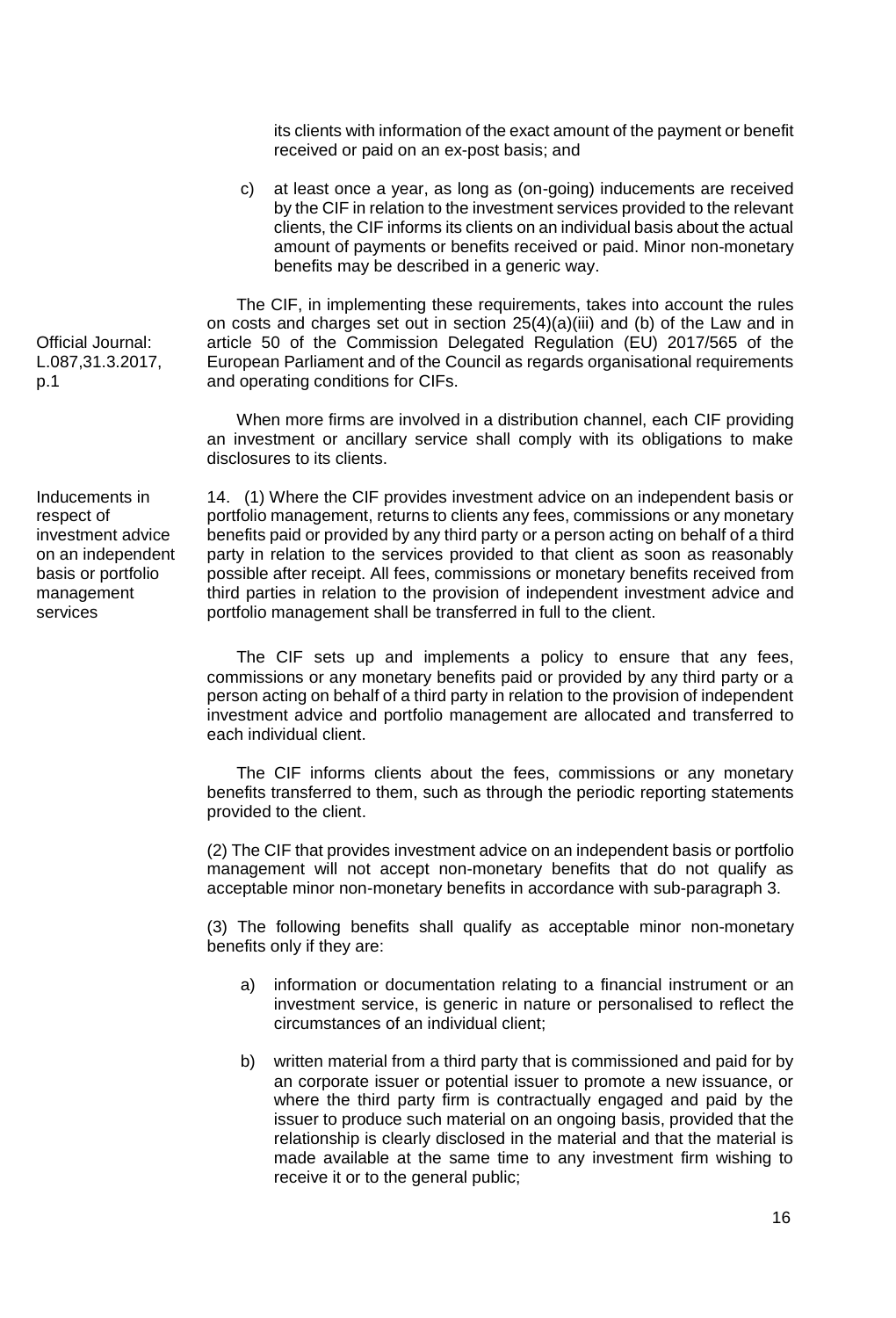- c) participation in conferences, seminars and other training events on the benefits and features of a specific financial instrument or an investment service;
- d) hospitality of a reasonable de minimis value, such as food and drink during a business meeting or a conference, seminar or other training events mentioned under point (c); and
- e) other minor non-monetary benefits which the Commission deems capable of enhancing the quality of service provided to a client and, having regard to the total level of benefits provided by one entity or group of entities, are of a scale and nature that are unlikely to impair compliance with a CIF's duty to act in the best interest of the client.

 Acceptable minor non-monetary benefits are reasonable and proportionate and of such a scale that they are unlikely to influence the CIF's behaviour in any way that is detrimental to the interests of the relevant client.

 Disclosure of minor non-monetary benefits are made prior to the provision of the relevant investment or ancillary services to clients. In accordance with paragraph 13(5)(a), minor non-monetary benefits may be described in a generic way.

Inducements in relation to research 15. (1) The provision of research by third parties to a CIF that provides portfolio management or other investment or ancillary services to clients is not regarded as an inducement if it is received in return for either of the following:

- a) direct payments by the CIF out of its own resources;
- b) payments from a separate research payment account controlled by the CIF, provided the following conditions relating to the operation of the account are met:
	- i. the research payment account is funded by a specific research charge to the client;
	- ii. as part of establishing a research payment account and agreeing the research charge with its clients, the CIF sets and regularly assesses a research budget as an internal administrative measure;
	- iii. the CIF is held responsible for the research payment account;
	- iv. the CIF regularly assesses the quality of the research purchased based on robust quality criteria and its ability to contribute to better investment decisions.

With regard to point (b) abovementioned, where the CIF makes use of the research payment account, it shall provide the following information to clients:

a) information about the budgeted amount for research and the amount of the estimated research charge for each of the client, before the provision of an investment service to them;

17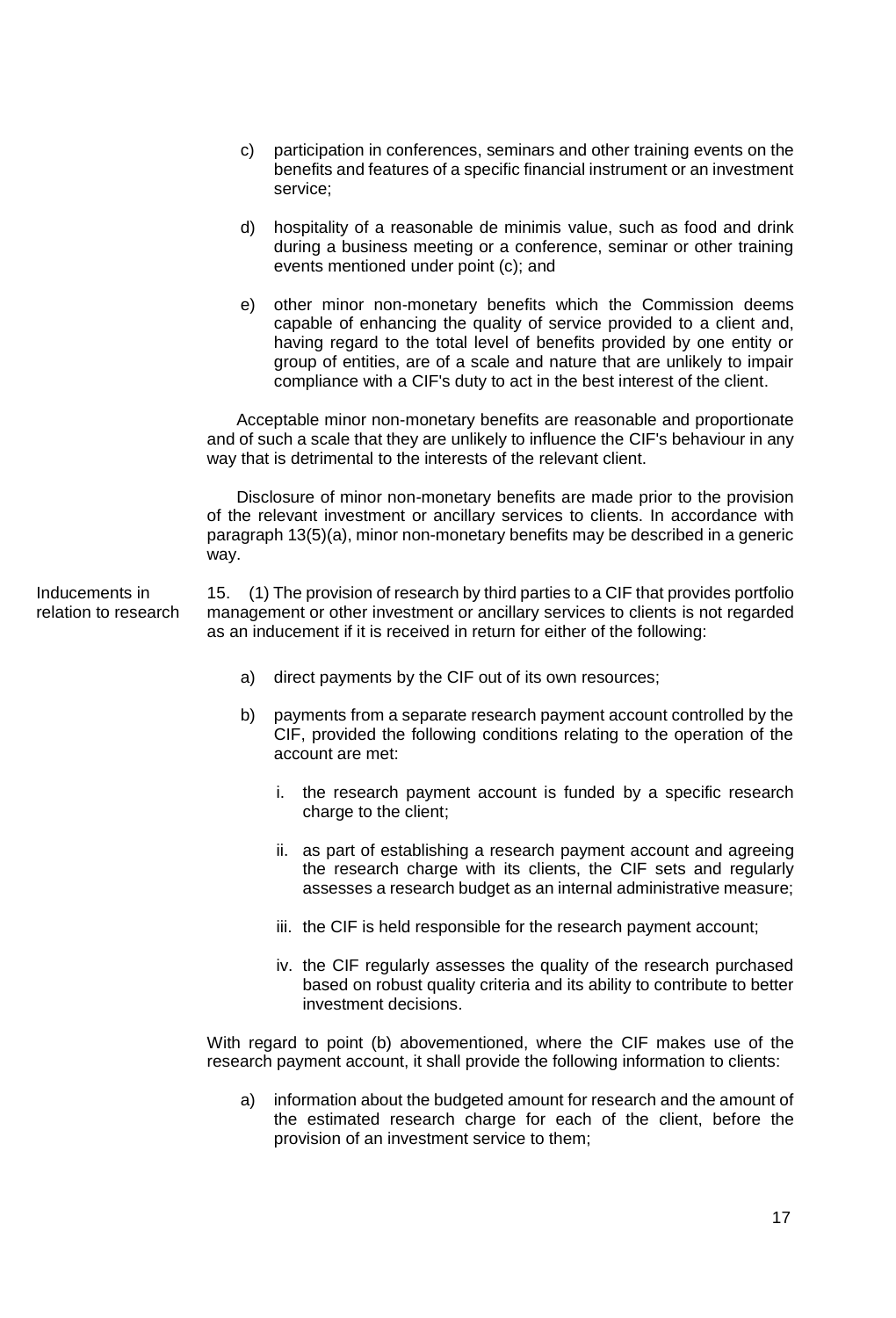b) annual information on the total costs that each of them has incurred for third party research.

(2) Where the CIF operates a research payment account, upon request by its clients or by the Commission, it shall provide a summary of the providers paid from this account, the total amount they were paid over a defined period, the benefits and services received by the CIF, and how the total amount spent from the account compares to the budget set by the CIF for that period, noting any rebate or carry-over if residual funds remain in the account. For the purposes of sub-paragraph (b)(i), the specific research charge shall:

- a) only be based on a research budget set by the CIF for the purpose of establishing the need for third party research in respect of investment services rendered to its clients; and
- b) not be linked to the volume and/or value of transactions executed on behalf of the clients.

(3) Every operational arrangement for the collection of the client research charge, where it is not collected separately but alongside a transaction commission, shall indicate a separately identifiable research charge and shall fully comply with the conditions set out in the first paragraph of sub-paragraph point 1(b) and in the second paragraph of sub-paragraph 1.

(4) The total amount of research charges received may not exceed the research budget.

(5) The CIF agrees with clients, in the investment management agreement or general terms of business, the research charge as budgeted by the CIF and the frequency with which the specific research charge will be deducted from the resources of the client over the year. Increases in the research budget shall only take place after the provision of clear information to clients about such intended increases. If there is a surplus in the research payment account at the end of a period, the CIF has a process to rebate those funds to the client or to offset it against the research budget and charge calculated for the following period.

(6) For the purposes of point (b)(ii) of sub-paragraph 1, the research budget will be managed solely by the CIF and will be based on a reasonable assessment of the need for third party research. The allocation of the research budget to purchase third party research shall be subject to appropriate controls and senior management oversight to ensure it is managed and used in the best interests of the CIF's clients. Those controls include a clear audit trail of payments made to research providers and how the amounts paid were determined with reference to the quality criteria referred to in sub-paragraph 1 (b)(iv).

The CIF will not use the research budget and research payment account to fund internal research.

(7) For the purposes of point (b)(iii) of sub-paragraph 1, the CIF may delegate the administration of the research payment account to a third party, provided that the arrangement facilitates the purchase of third party research and payments to research providers in the name of the CIF without any undue delay in accordance with the CIF's instruction.